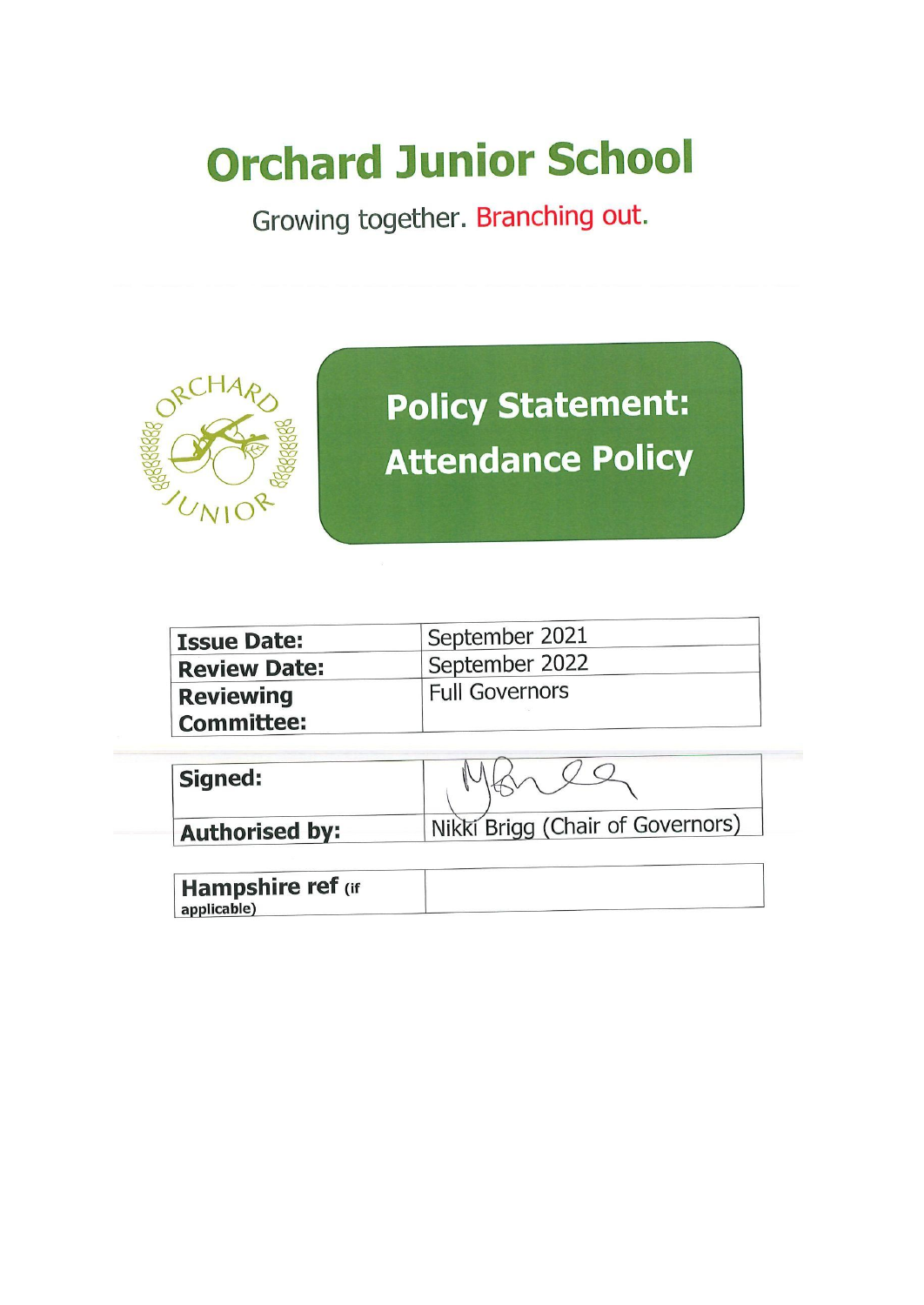# **Attendance Policy**

## **Section 1:**

#### **Rationale / Statement of Intent:**

For a child to reach their full educational achievement a high level of school attendance is essential.

We are committed to providing an education of the highest quality for all our pupils/ pupils and endeavour to provide an environment where all pupils feel valued and welcome. Parents and pupils play a part in making our school so successful. Every child has a right to access the education to which he/she is entitled. Parents and teachers share the responsibility for supporting and promoting excellent school attendance and punctuality for all.

It is our duty to consistently strive to achieve a goal of 100% attendance for all children. Every opportunity will be used to convey to pupils and their parents or carers the importance of regular and punctual attendance.

For our children take full advantage of the educational opportunities offered it is vital your child is at school, on time, every day the school is open unless the reason for the absence is unavoidable. The routines children develop around attendance and punctuality at school are the same as the expectations of any future employer in the world of work. High attainment, confidence with peers and staff and future aspirations depend on good attendance.

#### **Good attendance is important because:**

Statistics show a direct link between under-achievement and absence below 95% Regular attenders make better progress, both socially and academically Regular attenders find school routines, school work and friendships easier to cope

with

Regular attenders find learning more satisfying

Regular attenders are more successful in transferring between primary school, secondary school, and higher education, employment or training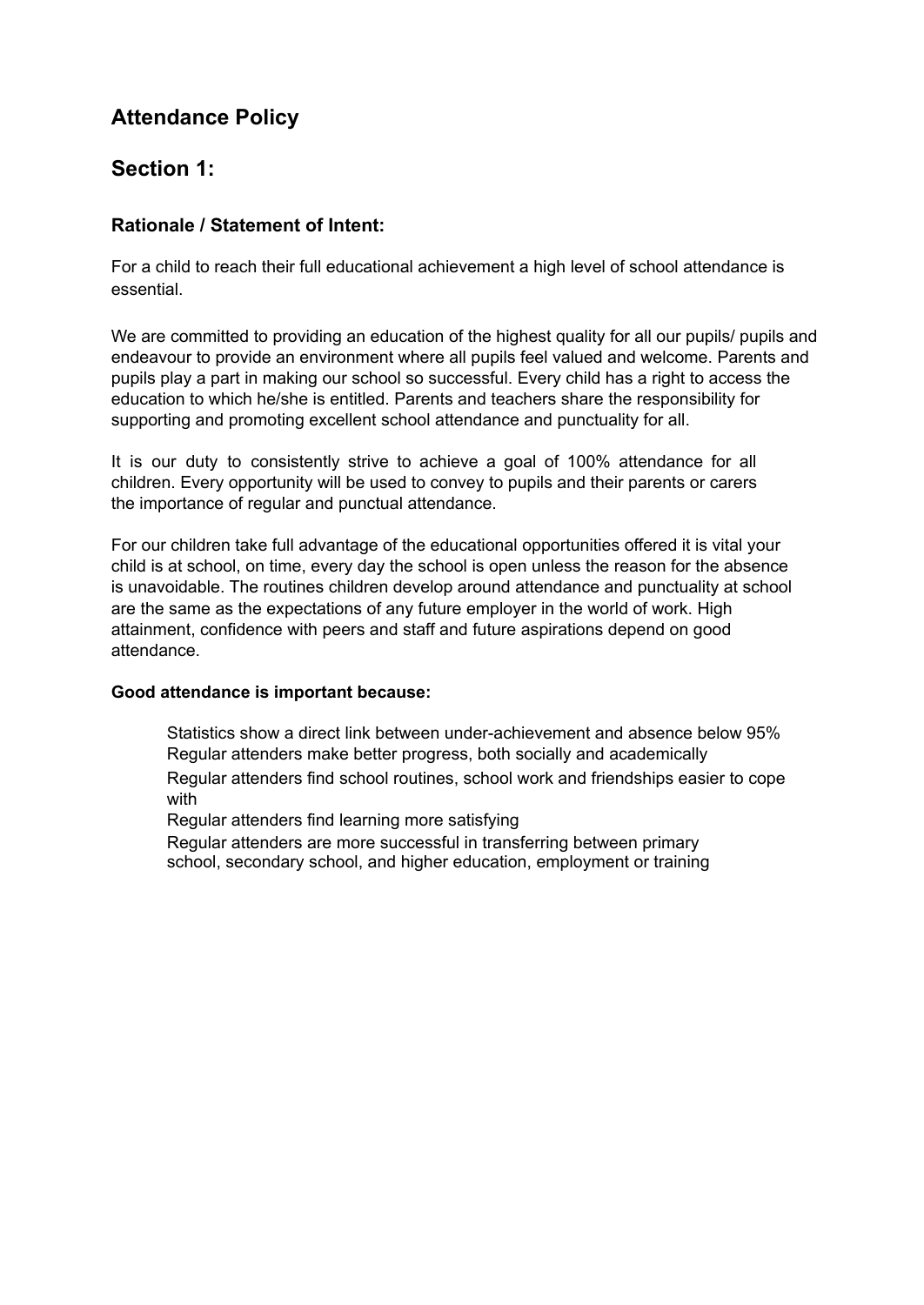# **Section 2:**

## **Operating the Policy**

## **1. Promoting Good Attendance**

The foundation for good attendance is a strong partnership between the school, parents and the child. The Home/School agreement will contain details of how we will work with parents and our expectations of what parents will need to do to ensure their child achieves good attendance.

To help us all to focus on this we:

- Will provide information on all matters related to attendance in our regular Newsletter, parentmails and the School Website
- Will report to you on your child is performing in school, what their attendance and punctuality rate is and how this relates to their attainments;
- May celebrate good attendance by displaying individual and class achievements;
- May reward good or improving attendance, such as through class competitions and certificates.
- May set Targets for the school and for classes for attendance and display these in the school.
- May run events when parents, pupils and staff can work together on raising attendance levels across the school

## **2. Roles and Responsibilities:**

#### **Responsibilities of the School's Attendance Leader**

A member of the Senior Leadership Team will oversee, direct and co-ordinate the school's work in promoting regular and improved attendance and will ensure the Attendance Policy is consistently applied throughout the school. This person will also ensure that attendance is both recorded accurately and analysed. (S)he will ensure that attendance issues are identified at an early stage and that support is put in place to deal with any difficulties.

If absence is frequent or continuous, except where a child is clearly unwell, staff will discuss with parent/carers the need and reasons for their child's absence and will encourage them to keep absences to a minimum. A note or explanation from a pupil's home does not mean an absence becomes authorised. The decision whether or not to authorise an absence **will always rest with the school**.

#### **Responsibilities of Classroom Staff:**

● Ensure that all pupils are registered accurately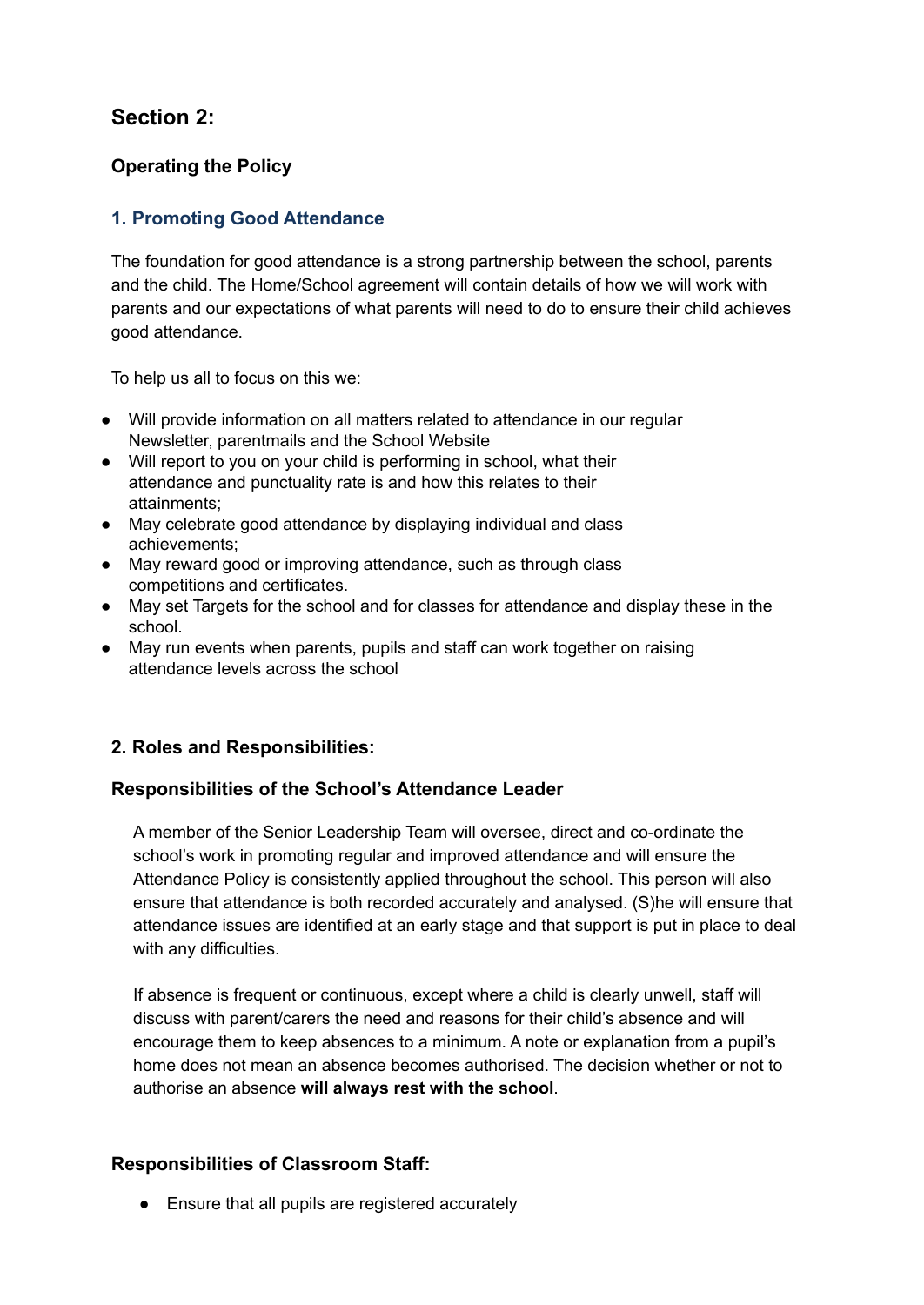- Promote & reward good attendance at all appropriate opportunities.
- Liaise with the Attendance Leader on matters of attendance and punctuality and
- Communicate any concerns or underlying problems that may account for a child's absence.

#### **Responsibilities of Pupils:**

- Attend every day unless they are ill or have an authorised absence.
- Arrive in school on time.
- Go to all their registrations and lessons on time.
- Take responsibility for registering at the Reception Desk if they are late or are leaving the school site during school hours.

#### **Responsibilities of Parents and Carers:**

Ensuring your child's regular attendance at school is a parent/carers legal responsibility (section of the 1996 Education Act) and permitting absence from school that is not authorised by the school creates an offence in law.

Parents will:

- Inform the school on the first day of absence.
- Discuss with the class teacher any planned absences well in advance.
- Support the school with their child in aiming for 100% attendance each year.
- **●** Make sure that any absence is clearly accounted for by phone on the first and subsequent days of absence, or by letter/ email if a phone is unavailable**.**
- Avoid taking their child out of school for non-urgent medical or dental appointments.
- Submit the Leave of Absence form at least three weeks in advance
- Understand that a leave of absence will only be authorised if it is deemed to be for an exceptional circumstance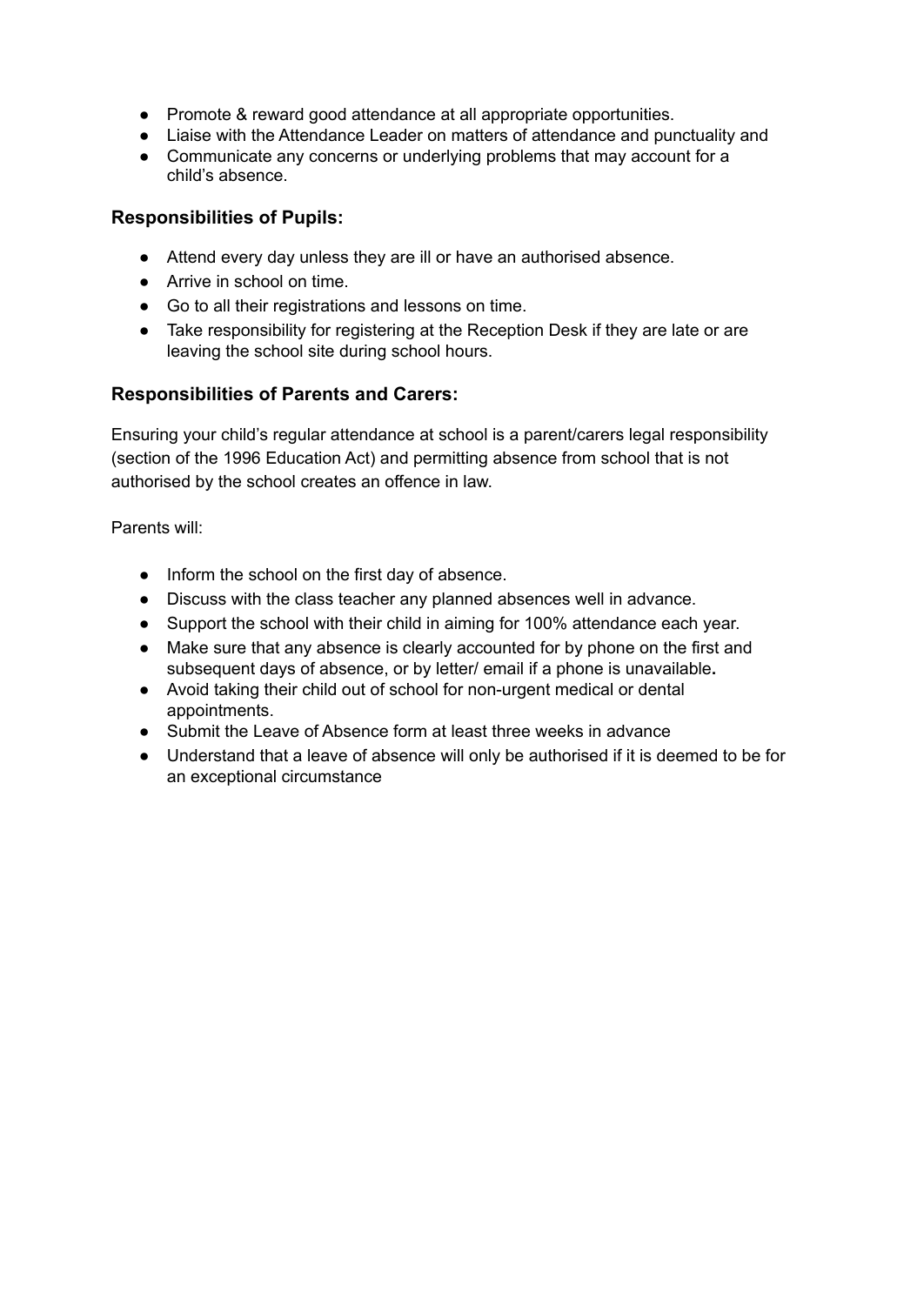## **Section 3:**

#### **Recording Attendance**

Legally the register must be marked twice daily. This is once at the start of the school day 8.50am and again for the afternoon session at 1.00pm at Orchard Infants and 1.15 at Orchard Juniors.

#### **Lateness /Punctuality**

It is important to be on time at the start of the morning and afternoon school sessions and to lessons. The start of school/lessons are used to give out instructions or organise work If your child is late they can miss work, time with their class teacher getting vital information, cause disruption to the lesson for others , and can be embarrassing leading to possible further absence.

- The school day begins at 8.50am and all **pupils are expected to be in school at this time**. Morning registration is at 8.50am and it closes at 9.15am.
- All lateness is recorded daily. This information will be required by the courts, should a prosecution for non-attendance or lateness be necessary
- Arrival after the close of registration will be marked as unauthorised absence code 'U' in line with county and Department for Education (DfE) guidance. This mark shows them to be on site, but is legally recorded as an absence.
- If a pupil is late due to a medical appointment, they will receive an authorised absence coded 'M'. Please be advised that where possible doctors and dentists appointments are to be made outside of school hours or during school holidays.

Pupils who are consistently late are disrupting not only their own education but also that of the other pupils. On-going and repeated lateness is considered as **unauthorised absence and will be subject to legal action** (see section 6 for further detail).

Parents, guardians or carers of pupils who have patterns of lateness will be contacted to discuss the importance of good time keeping and how this might be achieved. If lateness persists, parents, guardians or carers will be invited to attend the school and discuss the problem and support offered. If support is not appropriate or is declined and a child has 10 or more sessions of unauthorised absence due to lateness recorded in any 10 week period the school or the Hampshire County Council will be required to issue parents with a penalty notice in accordance with Hampshire's Code of Conduct for issuing penalty notices for non- attendance (See section 6 of this policy for further detail).

Please collect your child promptly at the end of the school day. Where late collection is persistent and/or significantly late, the school is obliged to take any uncollected pupil to a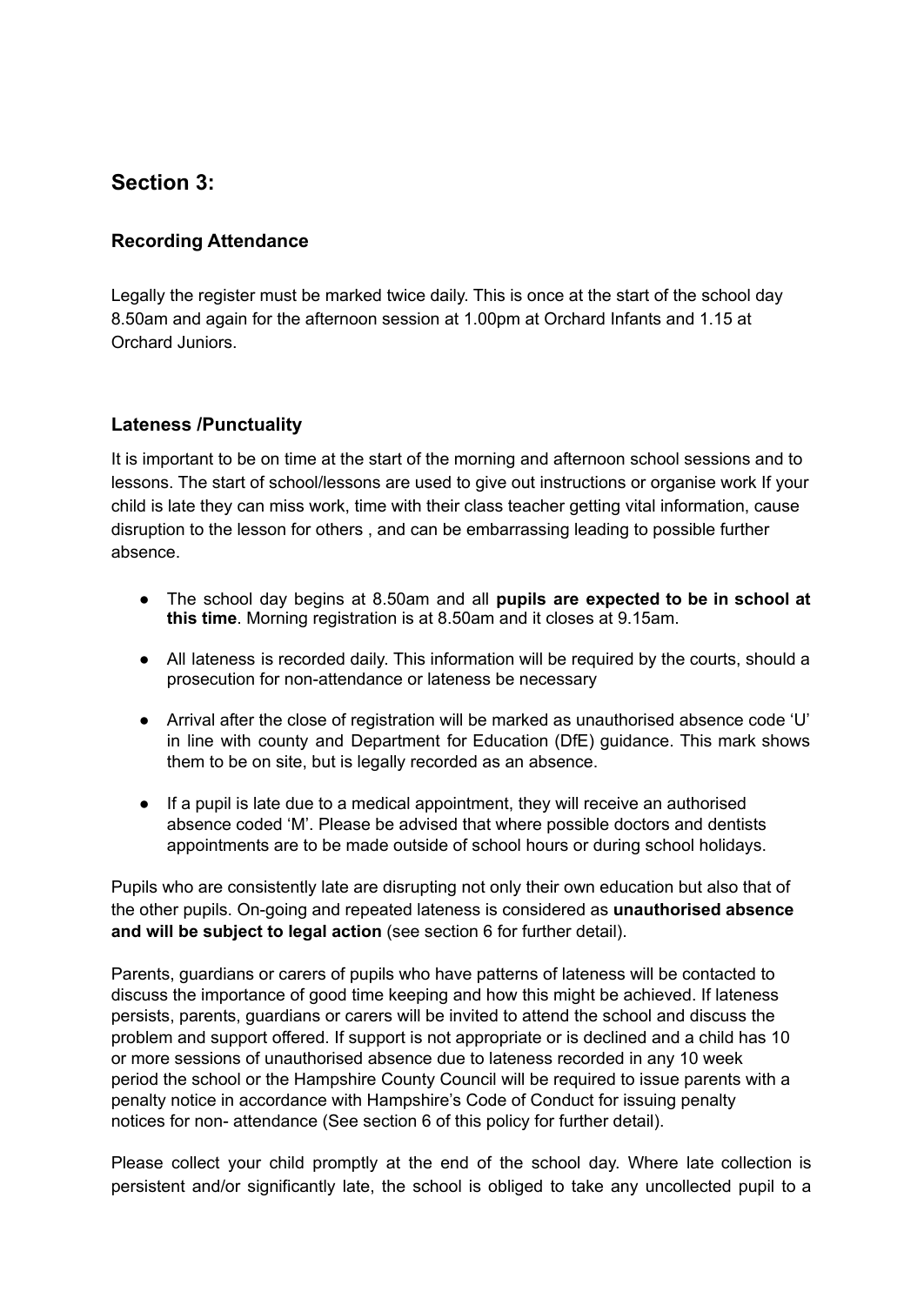place of safety and share concerns as necessary with other agencies.

The school day begins at 8.50am and all pupils are expected to be in school at the time. Registers are open at 8.50am and close at 9.15am. A pupil will receive a late mark 'L' if they are not in the classroom at 8.50am when the registers are taken. **What to do if my child is absent?**

#### **First Day Absence**

A child not attending school is considered a **safeguarding** matter. This is why information about the cause of any absence is always required.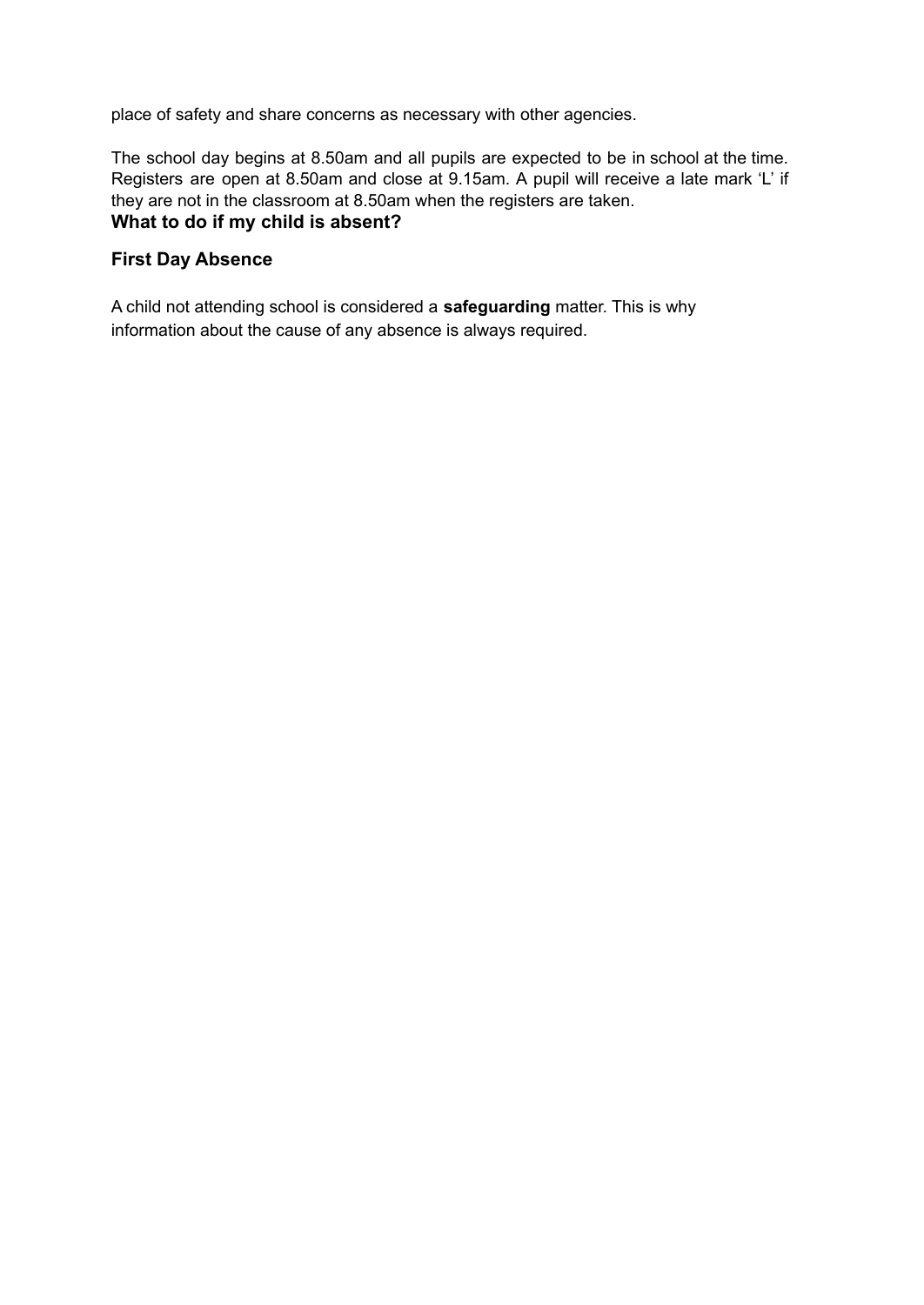If your child is absent you must:

- Contact us by 10am, preferably as soon as possible, on the first day of absence;
- Send a note in on the first day they return with an explanation of the absence;

Or, you can call into school and report to reception.

If your child is absent we will:

- *●* Telephone or text you by 10am on the first day of absence if we have not heard from you; *this is because we have a duty to ensure your child's safety as well as their regular school attendance*
- Invite you in to discuss the situation with appropriate staff members;
- Refer the matter to the Hampshire's Attendance Legal Panels if the unauthorised absence rate is 10 sessions or more within a 100 session period.

#### **Third Day Absence**

If your child is not seen and contact has not been established with you or any of the named parent/carers after three days of absence the school is required to start a child missing in education procedure as set down by Hampshire County Council Guidance. We will make all reasonable enquires to establish contact with the parents of the child including making enquires to known friends, wider family if appropriate.

#### **Ten Day's Absence**

We have a legal duty to report the absence of any pupil who is absent without an explanation for 10 consecutive days. If the child is not seen and contact has not been established with the named parent/carer then the Local Authority is notified that the child is 'at risk of missing'. Children's Services Staff will visit the last known address and alert key services to locate the child. So help us to help you and your child by making sure we always have an up to date contact number. There will be regular checks on telephone numbers throughout the year.

#### **Continued or On-going Absence**

We recognise children at Orchard are dependent on their parents/carers, who are responsible for their level of attendance and punctuality. It is vital that children enjoy coming to school, and whilst being encouraged to attend well and on time, we will endeavour to ensure that children will not be made to feel responsible if their parents are not supportive or effective in ensuring their good attendance.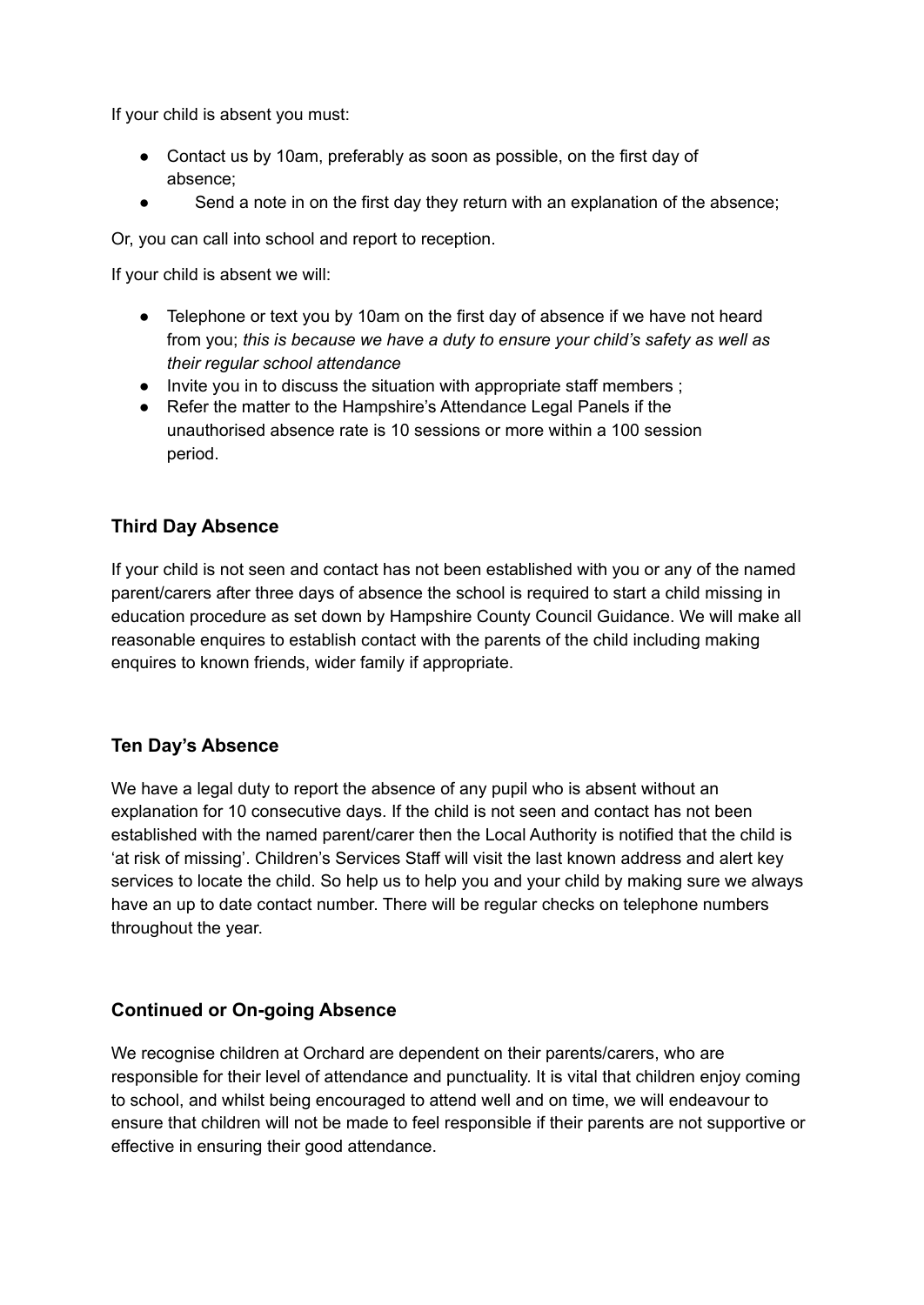If your child misses 10% (3 weeks / sessions) or more schooling across the school year for whatever reason they are defined as **persistent absentees.** Where this absence is authorised the school will meet with the parents to find ways to improve the problem.

Absence for whatever reason disadvantages a child by creating gaps in his or her learning. Research shows these gaps affect attainment when attendance falls below 95%. As such we monitor all absence thoroughly and all attendance data is shared with the Local Authority and the Department for Education. If your child has had absence and their attendance level is falling towards 90% we will contact you and depending on the reasons for the absence will consider implementing plans to improve attendance.

In all cases the school will consider referring the matter to the Hampshire's Attendance Legal Panels if the unauthorised absence rate is 10 sessions or more within a 100 session period.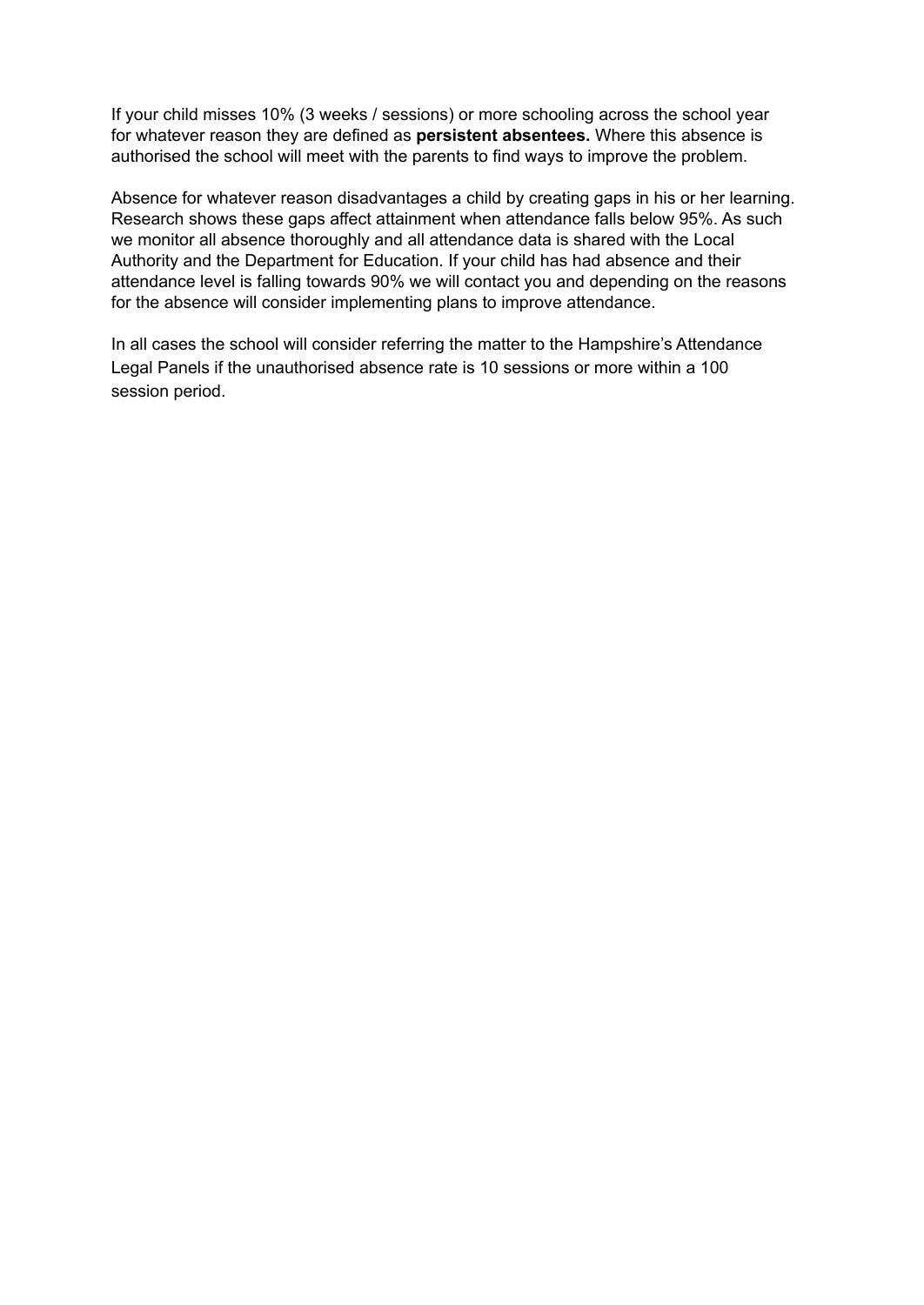#### **Section 4:**

#### **Request for Leave of Absence:**

Amendments to school attendance regulations were updated and enforced from September 2013: **(Pupil registration) (England) regulations state that Headteachers may not grant any leave of absence during term time unless there are exceptional circumstances.** It is important to note that Headteachers can determine the length of the authorised absence as well as whether absence is authorised at all. **The fundamental principles for defining 'exceptional' are rare, significant, and unavoidable which means the event could not reasonably be scheduled at another time. There are no rules on this.** There is no legal entitlement for time off in school time to go on holiday **and in the vast majority of cases holiday will not be authorised.** Parents/ Carers wishing to apply for leave of absence need to fill in an application form (available from the School website and office) in advance and before making any travel arrangements.

If term time leave is taken without prior permission from the school, the absence will **be unauthorised** and if the number of sessions absent hits the thresholds set down in Hampshire's Code of Conduct parent/carers will be issued with a fixed-penalty fine, or other legal action in accordance the code (see section 6 for detail).

**Taking holidays in term time will affect your child's schooling as much as any other absence and we expect parents to help us by not taking children out during school time.**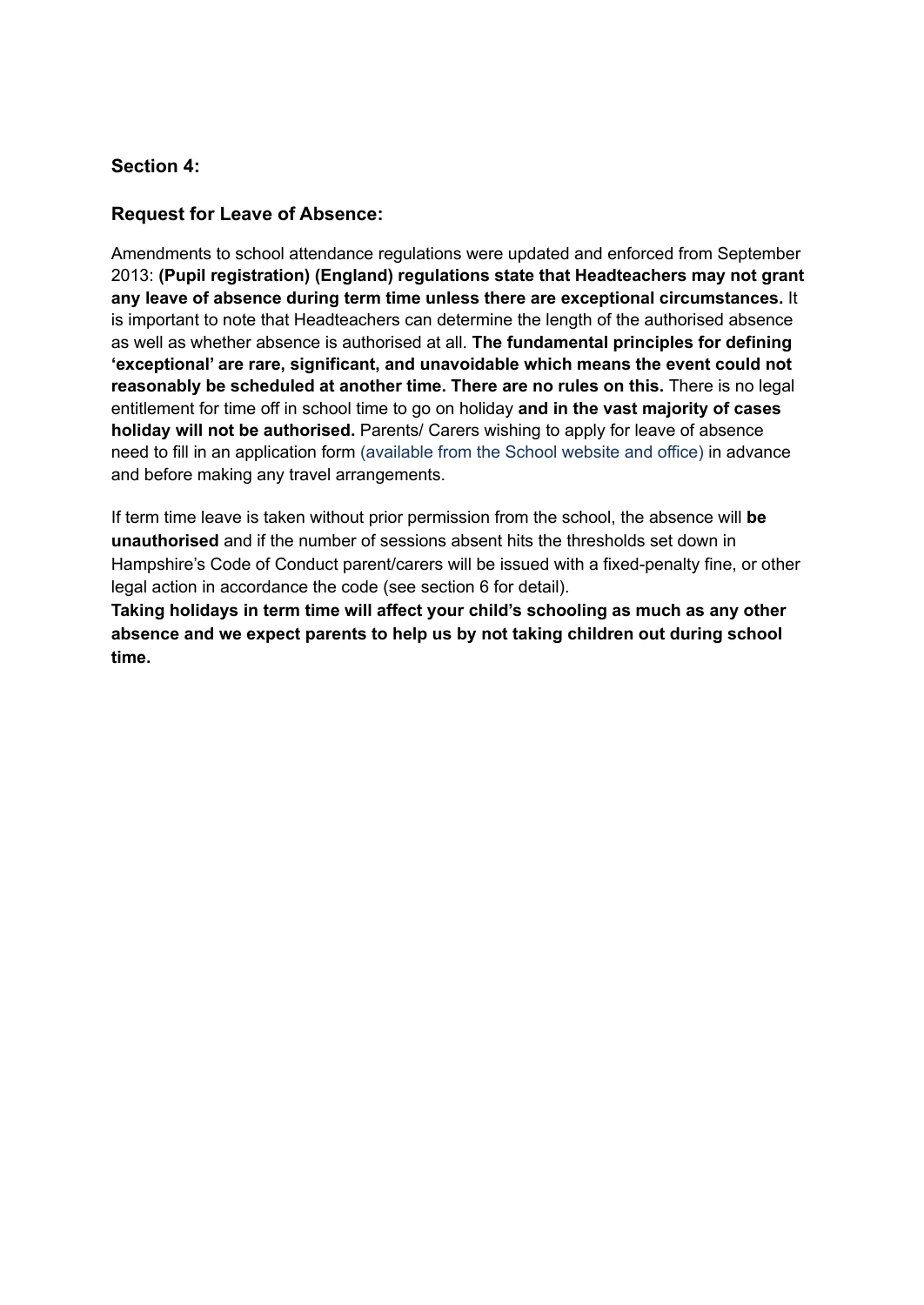#### **Section 5:**

#### **Understanding types of absence:**

Pupils are expected to attend school every day for the entire duration of the academic year, unless there is an *exceptional reason* for the absence. There are two main categories of absences:

- Authorised Absence: is when the school has accepted the explanation offered as satisfactory justification for the absence, or given approval in advance for such an absence. If no explanation is received, absences cannot be authorised.
- Unauthorised Absence: is when the school has not received a reason for absence or has not approved a child's leave absence from school after a parent's request. This includes:
	- o parents giving their children permission to be off school unnecessarily such as for shopping, birthdays, to look after siblings
	- o truancy before or during the school day
	- o absences which have not been explained

A school can, if needed, change an authorised absence to an unauthorised absence and vice versa if new information is presented. Any changes will be communicated to parents/carers. An example of this would be where a parent states a child is unwell but on return to school there is evidence they have been on holiday.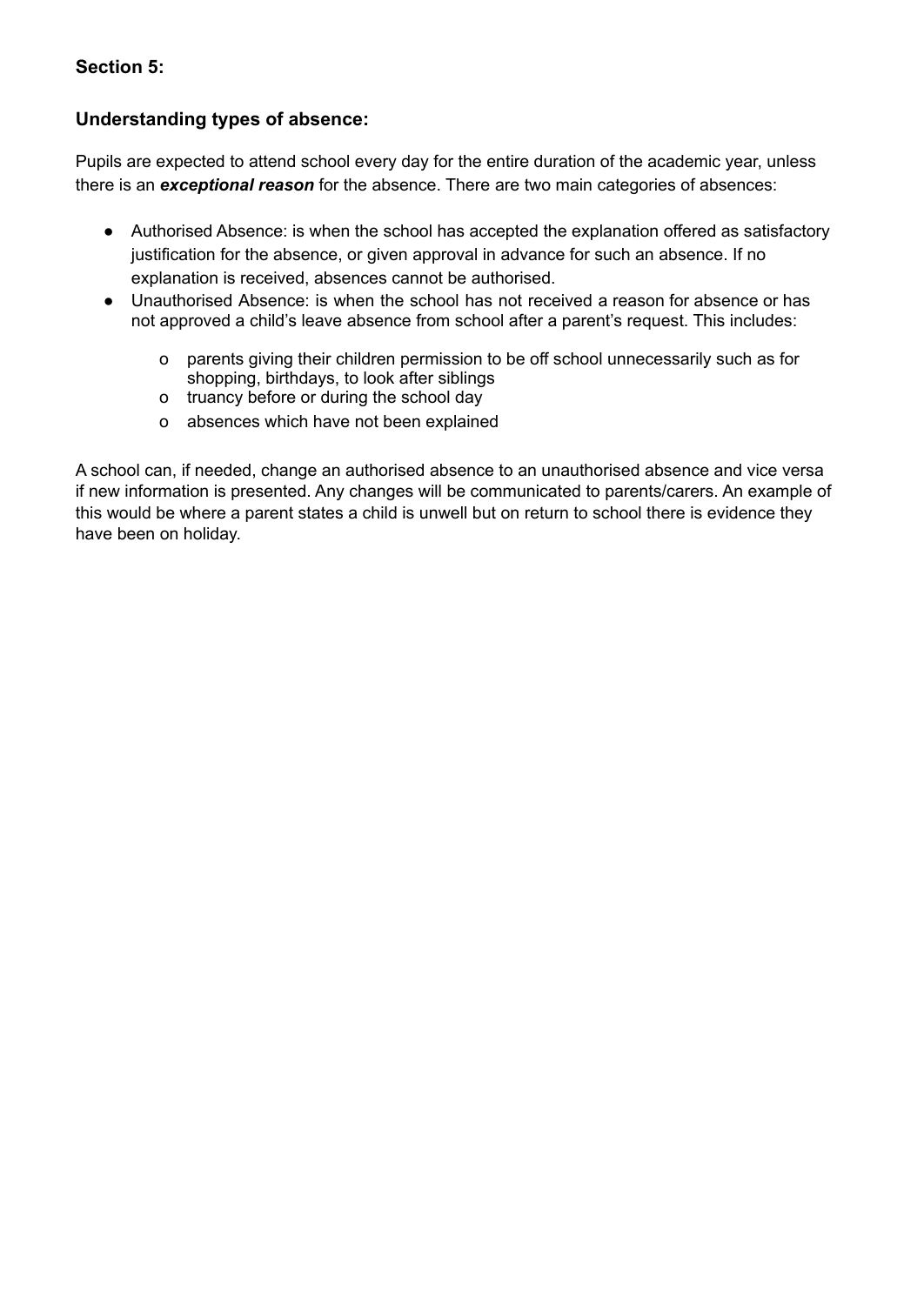## **Section 6:**

## **Penalty Notices for Non Attendance and other Legal Measures:**

In Education law, parents/carers are committing an offence if they fail to ensure the regular attendance of their child of compulsory school age at the school at which the child is registered, unless the absence has been authorised by the school.

#### **Legal Measures for tackling persistent absence or lateness**

Hampshire Schools and Hampshire County Council will use the full range of legal measures to secure good attendance. Legal measures will only be considered through a referral to Hampshire's Attendance Legal Panels where:

- **1. The child or family do not require the support from any agency to improve the attendance**
- **2. The child has 10 or more sessions of unauthorised absence and parents are complicit in the child's absence.**

The following legal measures are for pupils of compulsory school age who are registered at a school**:**

- Parenting contracts set at Education Planning Meetings
- Parenting orders
- Penalty notices
- **Education Supervision Orders**
- Prosecution

## **Legal Measures for absence taken when the headteacher has declined parent/carers request for leave of absence**

Where a pupil has unauthorised absence due to either:

- 1. non approval of a parent/carer's request for leave of absence or
- 2. a holiday that has been taken without permission
- 3.

and the unauthorised absence is for 10 or more sessions (5 days) in any 100 possible school sessions then a penalty notice for non-attendance will be issued

Where a child has **unauthorised absence** the school must enforce Hampshire' s Code of Conduct for issuing Penalty Notices or follow its guidance on other Legal Measures for Non-Attendance.

The Code of Conduct is a statutory document that ensures that powers for legal sanctions are applied consistently and fairly across all schools and their families within the authority. A copy is available from [http://www3.hants.gov.uk/education/hias/learning-behaviour-attendance/attendance-guidance](http://www3.hants.gov.uk/education/hias/learning-behaviour-attendance/attendance-guidance-for-parents/possible-penalties.htm)[for-parents/possible-penalties.htm](http://www3.hants.gov.uk/education/hias/learning-behaviour-attendance/attendance-guidance-for-parents/possible-penalties.htm)

The code of conduct states that:

Schools or Hampshire Local Authority will issue a Penalty Notice for any unauthorised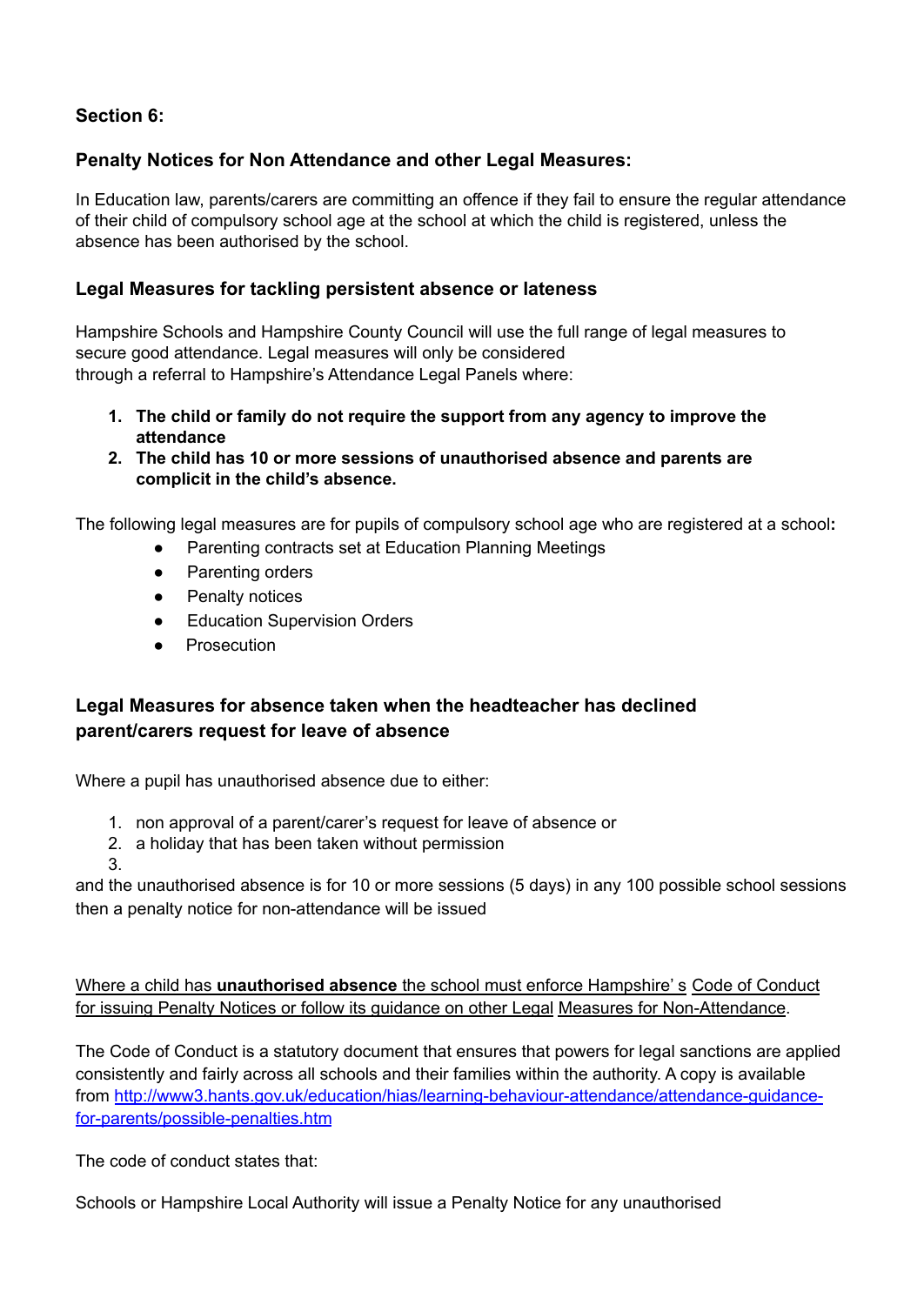absence where the pupil has been:

- absent for 10 or more half-day sessions (five school days) of unauthorised absence during any 100 possible school sessions – these do not need to be consecutive
- persistently late (coded *U*) for up to 10 sessions (five days) after the register has closed
- persistently late before the close of the register (coded *L*), but the school has met with parents and has clearly communicated that they will categorise as unauthorised any further lateness (code *O*), and where the threshold of 10 sessions (five days) has been met
- absent for any public examinations of which dates are published in advance
- absent for any formal school assessments, tests or examinations where the dates have been published in advance

unless the issuing of a Penalty Notice would conflict would conflict with other intervention strategies in place or other sanctions already being processed.

**If a child's has unauthorised absence meets any of the above criteria and the family or child do not require any agency support to improve the attendance then a single Penalty Notice is issued for either:**

- **1. 10 sessions of unauthorised absence or lateness in any 10 week school period**
- **2. 1 or more sessions of unauthorised absence during a public exam, formal school assessment of testing where dates are published in advance.**

Parents and Carers will be warned of the likelihood of a penalty notice being issued for unauthorised absence either via a letter, through the leave of absence request form, or through the schools attendance policy and website. The penalty notice is a fine that is issued to each parent/carer who condoned (or was responsible for the child) during the period of unauthorised absence for which the fine has been issued. For each case of unauthorised absence the school or Hampshire County Council will decide whether a Penalty Notice is issued **to one or more parent/carers** for each child. **N.B** This could mean four penalty notices for a family with two siblings both with unauthorised absence for holiday i.e. one PN for each child to each parent

Each penalty notice carries a fine of £60 if paid within 21 days of the penalty notice being posted. If the fine is not paid within 21 days the Penalty is automatically increased to £120 if paid within 28 days. If the fine remains unpaid the Hampshire County Council will consider prosecution for the non-attendance. Payment methods are detailed on the Penalty Notices themselves. Penalties are to be paid to Hampshire County Council and revenue resulting from payment of Penalties is used by the County Council to help cover the costs of issuing Penalty Notices and/or the cost of prosecuting recipients who do not pay.

For further information parents/carers can request a leaflet from their school and should visit Hampshire County Councils website at:

[http://www3.hants.gov.uk/education/hias/learning-behaviour-attendance/attendance-guidance](http://www3.hants.gov.uk/education/hias/learning-behaviour-attendance/attendance-guidance-for-parents/possible-penalties.htm)[for-parents/possible-penalties.htm](http://www3.hants.gov.uk/education/hias/learning-behaviour-attendance/attendance-guidance-for-parents/possible-penalties.htm)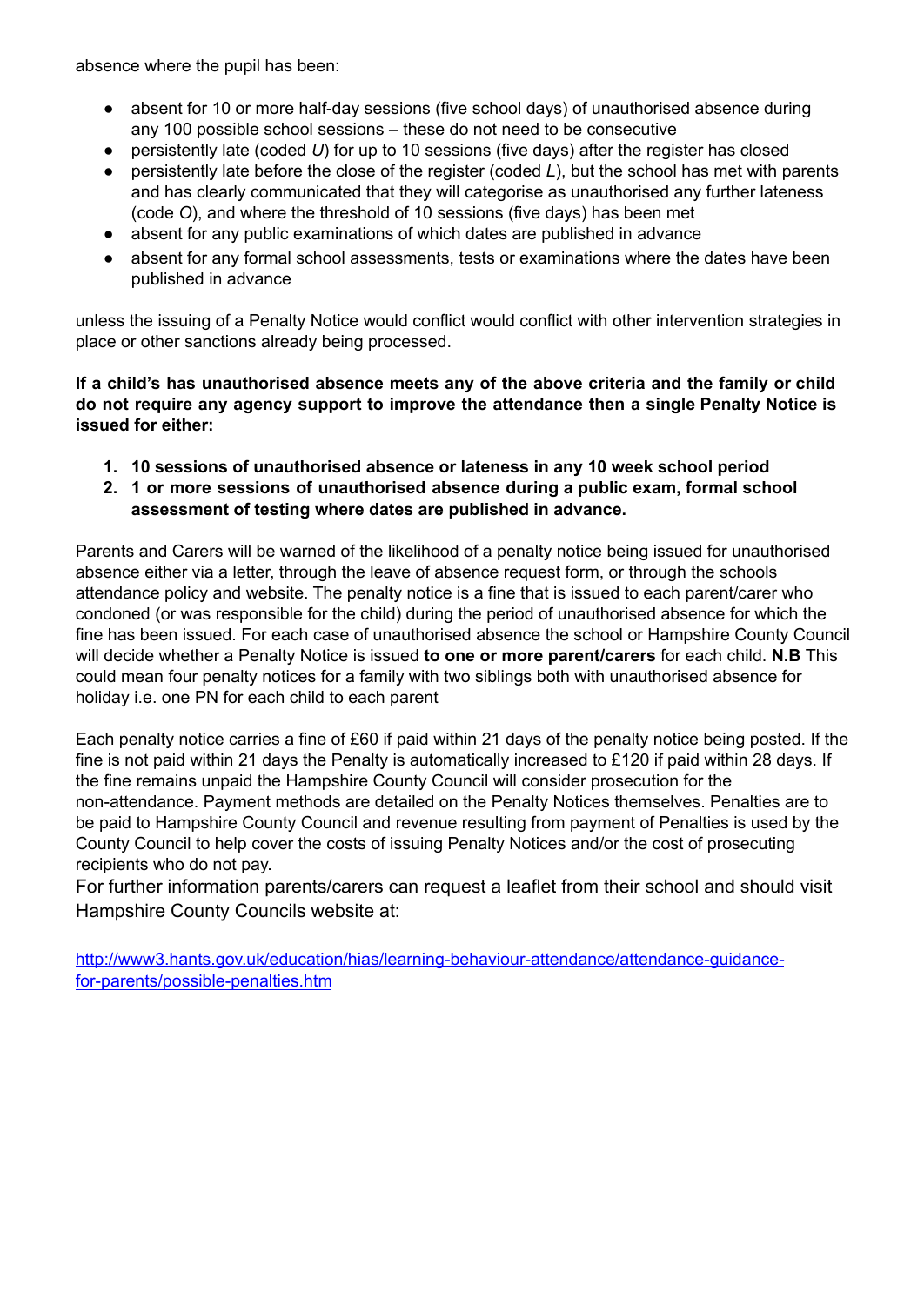#### **Section 7:**

#### **My child is trying to avoid coming to School. What should I do?**

Children are sometimes reluctant to attend school. Any problems with regular attendance are best sorted out between the school, the parents and the child. If a child is reluctant to attend, it is never better to cover up their absence or to give in to pressure to excuse them from attending. This gives the impression that attendance does not matter and may make things worse.

Contact your child's class teacher or parent support ELSA, immediately and openly discuss your worries. Your child could be avoiding school for a number of reasons – difficulties with school work, friendship problems, bullying, family difficulties etc. It is important that we identify the reason for your child's reluctance to attend school and work together to tackle the problem. In some cases you may find it helpful to discuss the circumstances of your child's difficulties with another professional.

#### **What can I do to encourage my child to attend School?**

Make sure your child gets enough sleep and gets up in plenty of time each morning. Ensure that he/she leaves home in the correct clothes and properly equipped. Show your child, by your interest, that you value his / her education.

Be interested in what your child isdoing in school, chat to them about the things they have learnt, what friends they have made and even what they had for lunch!

For many parents, your child attending school may be your first experience of being separated from them. This can seem daunting at first for both of you but consistency and a caring supportive home and school life will make the transition a quick and easy experience for you both.

#### **Leavers**

If your child is leaving our school (other than when transferring to the junior school/secondary school parents are asked to give the attendance officer comprehensive information about their plans including:

- any date of a move and your new address and telephone numbers
- your child's new school and the start date when known This

should be submitted to our school in writing.

If pupils leave and we do not have the above information, then your child is considered to be a 'Child Missing in Education'. This requires schools and Local Authorities to then carry out investigations to try and locate your child, which includes liaising with Children's Services, the Police and other agencies. By giving us the above information, these investigations can be avoided.

#### **Absence through child participation in Public Performances, including theatre, film or TV work & Modelling**.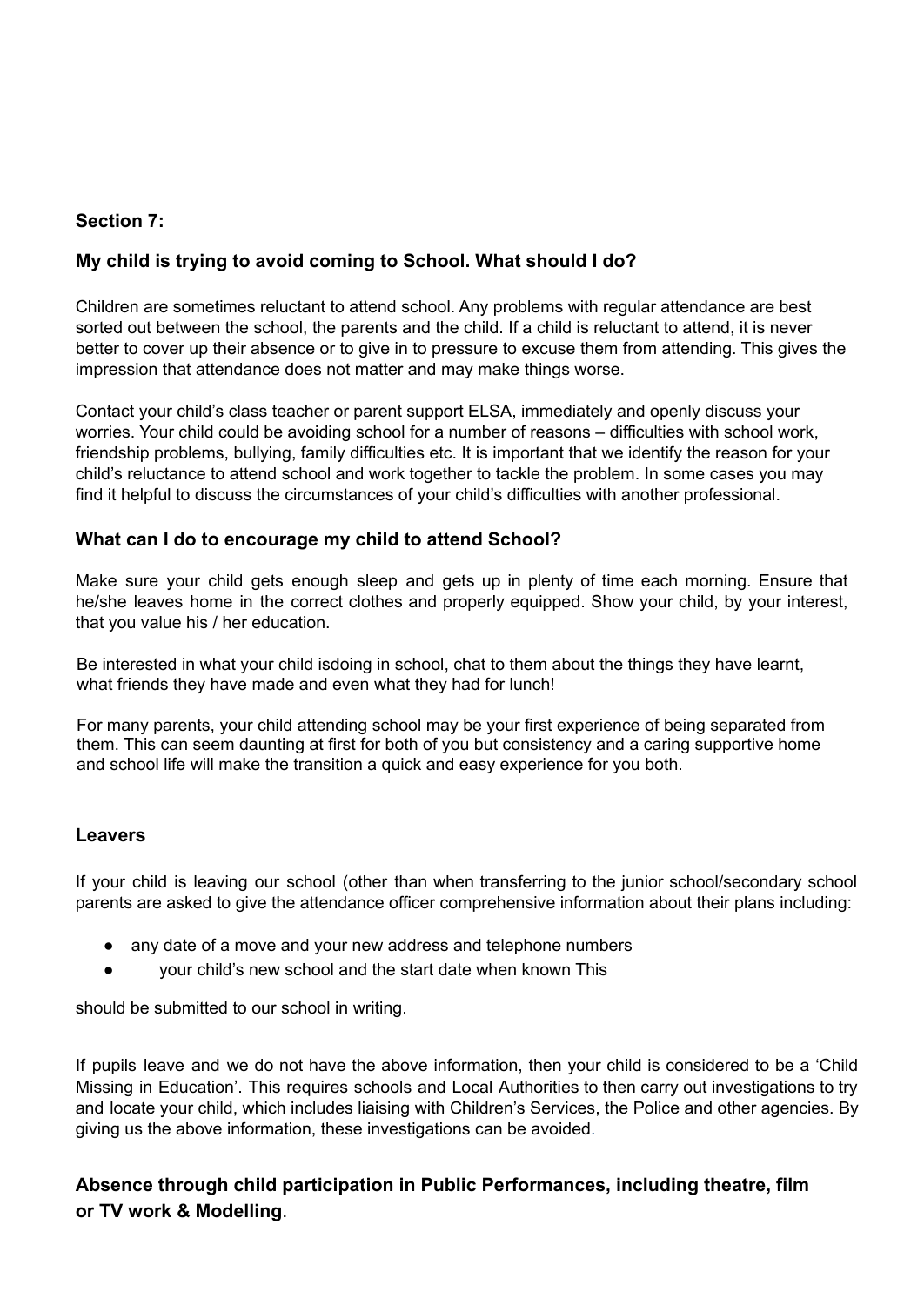Parents of a child performer can seek leave of absence from school for their child to take part in a performance. They must contact the Headteacher to discuss the nature and frequency of the work, whether the child has a valid performance licence and whether education will be provided by the employer during any future leave of absence. Any absence recorded as part of a child's participation in a public performance is recorded as C an authorised absence.

#### **Absence through competing at regional, county or national level**.

Parents of talented children can seek leave of absence from school for their child to take part in a regional, county, national and international events and

competitions. It is however, down to the headteacher's discretion whether to authorise this and they will wish to discuss with you the nature and frequency of the absence and how learning will continue if absence occurs. Permission for your child to leave early or arrive late to attend coaching and training sessions are also at the discretion of the Headteacher and are not likely to be approved if it is a regular event, unless the sports club or relevant association are providing an education tutor as part of their coaching.

## **Gypsy Roma Traveller Showman and Showman families**

Absence of a child from a traveller family that has left the area may be authorised if the absence is for **work purposes only** and it is believed that the family intends to return. To ensure the continuity of learning for Traveller children, dual registration is allowed. That means that a school cannot remove a Traveller child from the school roll while they are travelling. When the Traveller is away the home school holds the place open and records the absence as authorised through the T code. Distance Learning packs for traveller children are not an alternative to attendance at school.